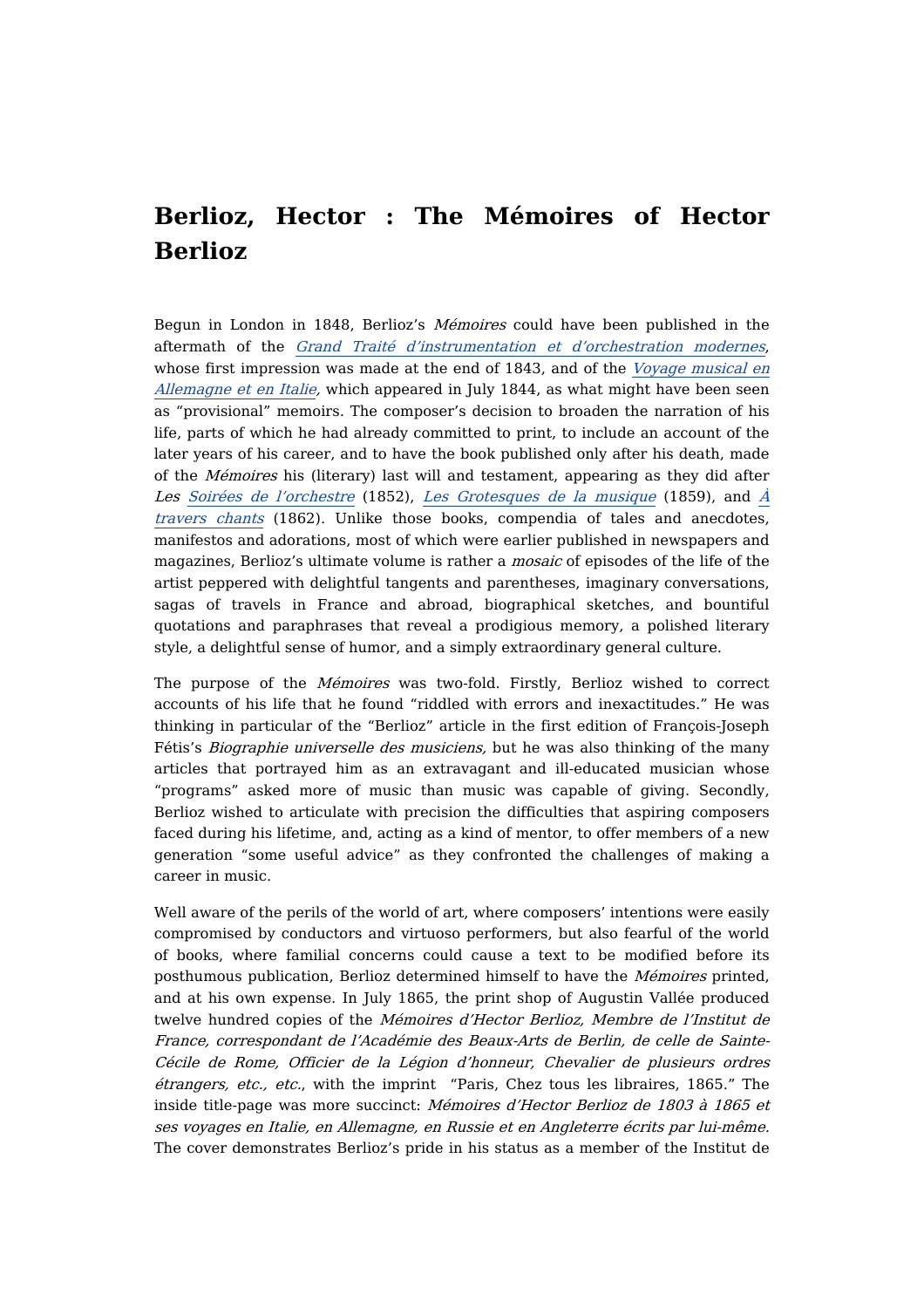France; the shorter half-title, with the reassuring expression "written by himself" emphasizing the role of the composer as author, may have been suggested to him by the Mémoires de Benvenuto Cellini, écrits par lui-même, produced in 1844 by Jules Labitte, publisher in that very year of Berlioz's *Voyage musical en Allemagne* et en Italie.

In the issue of the [Journal](https://gallica.bnf.fr/ark:/12148/bpt6k457547h/f4.item) des débats of March 23, 1870, the firm of Michel Lévy, chosen by Berlioz's heirs to put the book on sale, advertised the Mémoires d'Hector Berlioz, Membre de l'Institut, comprenant ses voyages en Italie, en Allemagne, en Russie et en Angleterre, 1803-1865, avec un beau portrait de l'auteur. The publishers simply added new title pages to the stock of books Berlioz had had printed, and underlined the importance of the handsome photograph of Berlioz that was taken between August 1864 and April 1865 by François-Marie-Louis-Alexandre Godinet de Villecholle, known as Franck. Beneath the photograph, in Berlioz's hand, we find a quotation from the opening of the Symphonie fantastique, the melody initially conceived for the words of Némorin's song in Book I of Florian's pastoral novel Estelle et Némorin: "Je vais donc quitter pour jamais / Mon doux pays, ma douce amie"—the melody, as Berlioz explains in chapter IV, that captures "the unbearable suffering of a youthful heart tortured by hopeless love," the melody that was the musical reflection of his own lovelorn grief as experienced in his youth and old age. Berlioz's encounters with Estelle Fornier (née Dubeuf), first when he was not yet twelve years old, later on the eve of his sixty-first birthday, along with the quotations from Macbeth ("Life is but a walking shadow") in French at the front of the volume, in English at the back, act as bookends for the *Mémoires*, and lend to them a kind of circular form.

A better analogy to the form of the volume, however, with its voyages of artistic encounter and execution in Germany, England, Russia, and France, is that of a rondo: the excursions become the episodes, the homecomings, the refrains. En route, we hear the applause of the German public, we see the opulence of the Russian Imperial Court, we feel the response to the composer in France—here enthusiastic, there lukewarm, elsewhere frankly cold. We observe the difficulty of producing concerts in Paris when one is both the composer and the conductor, both the impresario and the publicist, and also the music critic, as was Berlioz, known for his conspicuously forceful opinions. We understand why Berlioz appreciated the musical landscape in Germany, where each of the various kings and princes had his own musical establishment outfitted with professional players and singers and offered to composers numerous opportunities for performance—in contradistinction to the situation in France, where the provinces were little equipped for large-scale performance, and where the doors of the capital's concert halls and theaters, controlled by those whom Berlioz usually viewed as brainless, were extremely difficult to open.

We come to understand why Berlioz early on appreciated the protection and patronage of artistically educated or financially secure persons in positions of authority, and why throughout his lifetime he maintained the antipathy to republicanism that he announced in the preface of the *Mémoires:* "As I write, Republicanism is steamrollering its way across the European continent. The art of music, which for a long time has everywhere been gasping for life, is at this hour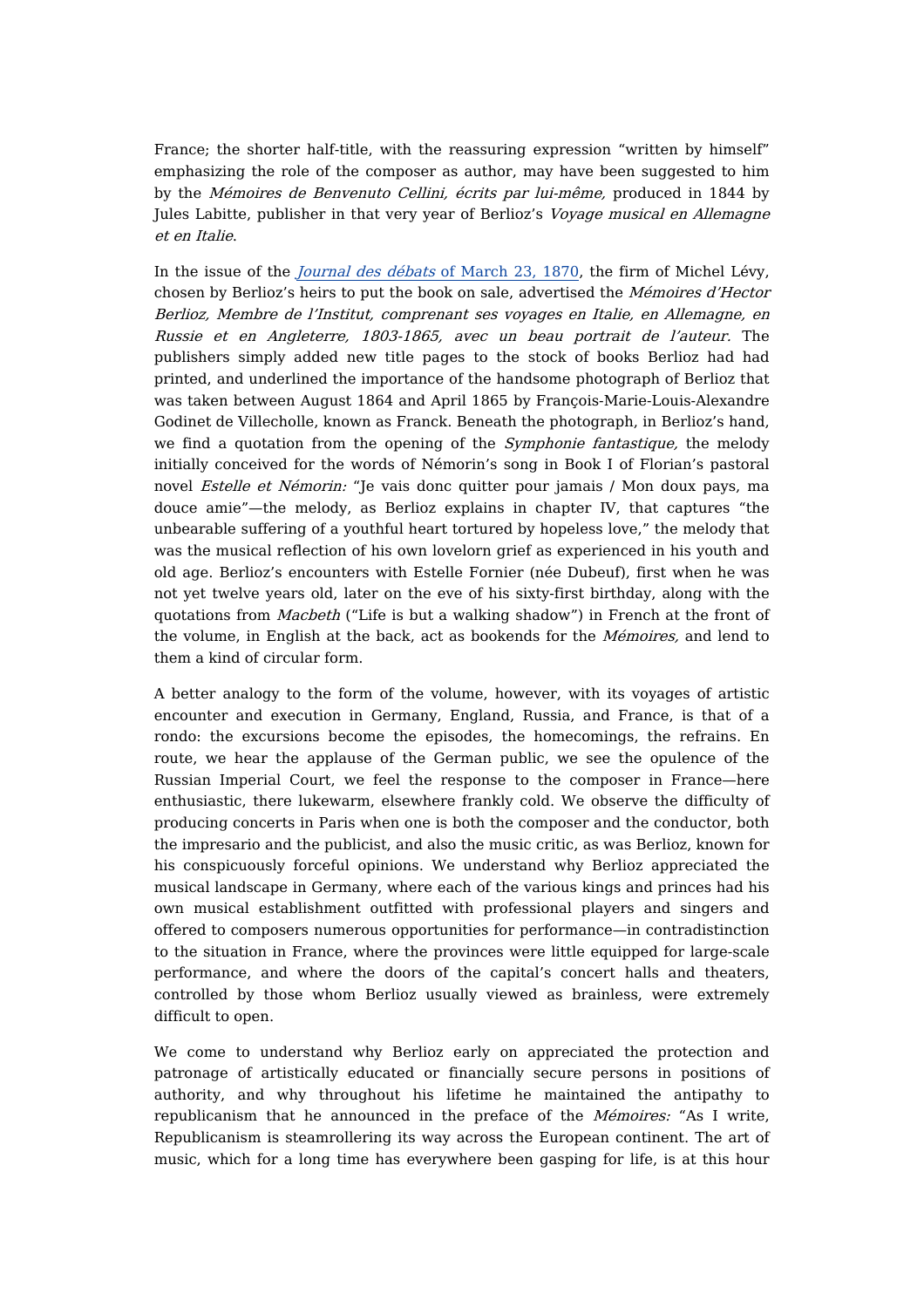quite dead. It is about to be buried, or rather thrown upon the dung-heap." Thrilled by the coup d'état of Louis-Napoléon Bonaparte, and despite what he called the man's "harmonophobia," Berlioz supported the Emperor to the final days of his life.

As we read the book, we meet the musicians and administrators whose portraits by Berlioz have endowed them with immortality: Cherubini, with his Italian accent, who chased Berlioz from the library at the Conservatoire ("I weeel not allow you to return!"); Fétis, the "young, eighty-year-old theorist" who dared to modify the Beethoven symphonies; Guhr, the Kapellmeister at Frankfurt, whose French was permeated with profanity; Roqueplan and Duponchel, the directors of the Opéra, whose self-satisfied ignorance was a great as was the barbarism of their behavior. The cast of characters is wonderfully long and diverse.

Berlioz was a creature and a creator of contrast and nonconformity. We find these attributes on the last page of the Mémoires: "Which element can lift up mankind to the most sublime heights?," he asks poetically; "Is it Love, or is it Music? The answer is not clear. It nonetheless seems to me that we ought to say this: Love cannot give an idea of Music, while Music can indeed give an idea of Love. But why separate the one from the other? They are the two wings of the soul." "Seeing what certain people mean by Love, and what they seek from Art," he then observes, taking us from poetry to prose, "I am inevitably reminded of pigs—who, with their ignominious snouts, rummage around in the dirt beneath the most beautiful flowers and at the feet of the great oaks, hoping there to find the truffles of which they are so fond."

Do Berlioz's Mémoires recount "the truth"? In fact this oft-posed question is naïve. The book is filled with assertions that are absolutely accurate, statements that are slightly inexact, remembered quotations that are somewhat off the mark, and conversations that are invented out of whole cloth. It is filled both with observations that reveal a man of profound intelligence, and with opinions that reveal an artist now open-minded, now wickedly prejudiced, always prepared for madness and mirth. Indeed, it is the combination of his remarkable wisdom and his ready wit that has led to the continuing vitality of his most frequently read and most often translated book, the Mémoires d'Hector Berlioz.

Peter BLOOM 19/01/2021

## **For further reading:**

Mémoires d'Hector Berlioz de 1803 à 1865, et ses voyages en Italie, en Allemagne, en Russie et en Angleterre, écrits par lui-même, texte établi, présenté et annoté par Peter Bloom, Paris, Vrin, 2019.

The Memoirs of Hector Berlioz, translated and edited by David Cairns, New-York, Knopf, [1969] 2002.

Memoiren, translated by Hans Scholz and edited by Gunther Braam, Göttingen, Hainholz, 2007.